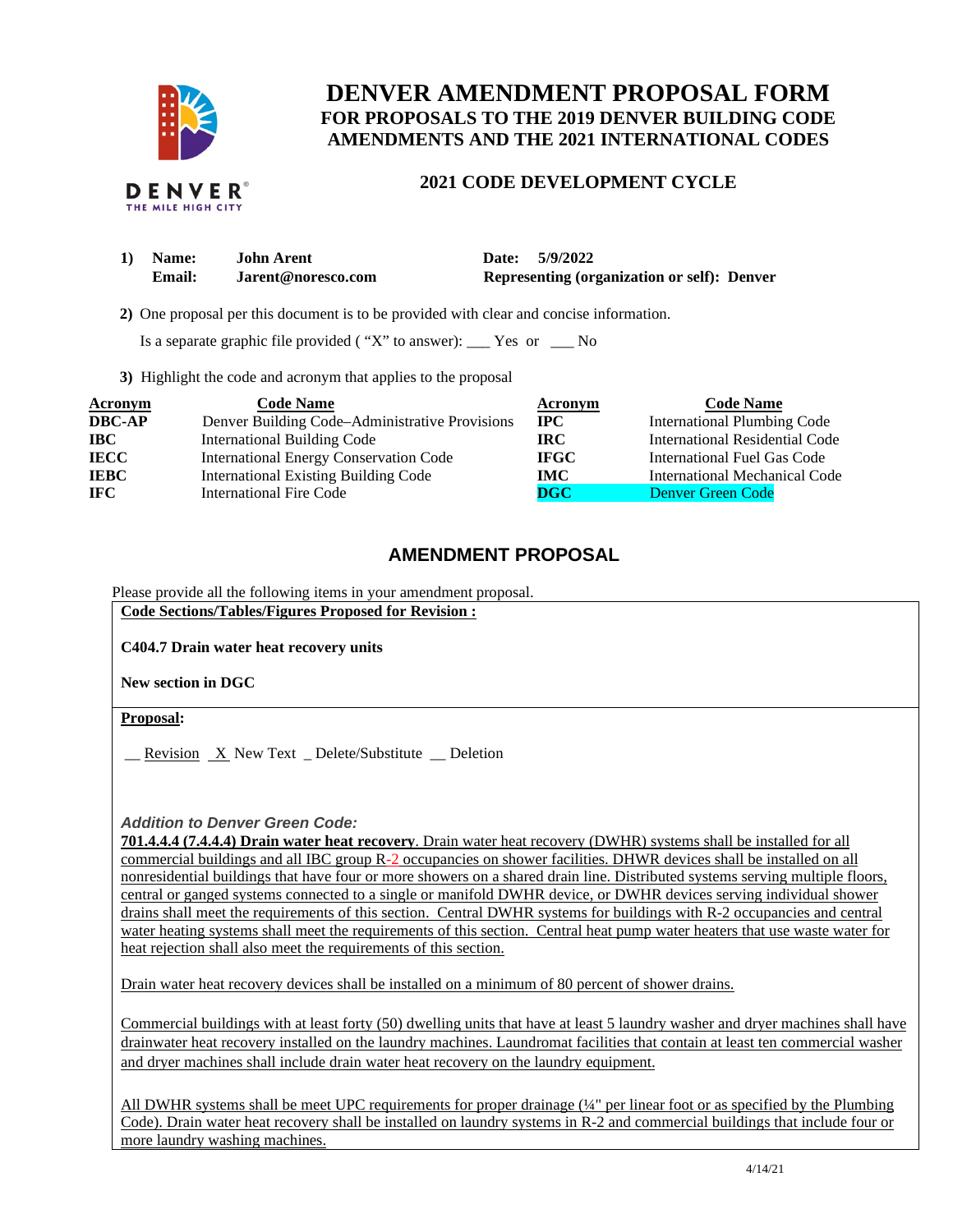Vertical DHWR units shall be compliant with CSA B55.2. Sloped DWHR units shall be compliant with UPC 505.4 requirements and testing and labeling requirements of the UPC. In addition, DWHR systems shall meet the following requirements:

a. Have a minimum rated effectiveness of 42 percent, and

b. The drain water heat recovery heat exchanger shall comply with double-wall safety standards for use with potable water systems, per the UPC requirements .

c. The DWHR shall be installed within 1 degree of the rated slope.

## **Supporting Information:**

## - **Purpose:**

The purpose of this proposal is to recover heat loss from service water heating use. This proposal does not address drain water heat recovery for tempering of drain water in excess of 140F for industrial facilities.

### - **Reason:**

- Drain water heat recovery is a proven technology that has requirements for installation already incorporated into the IECC. Drain water heat recovery (DWHR) equipment products are readily available in the market. Vertical DWHR products, which comprise 95% of the market, have no moving parts, and can have a service life of 30 to 50 years (2020 Pacific Gas & Electric). This proposal changes the charging language to require the technologies installation through the DGC.
- **Substantiation:** Why is your proposal valid? (i.e. technical justification)

Drain water heat recovery is a proven technology with products available and in use on the market. Pre-heated water can be routed to a storage tank, fixture, or appliance. It is required in some jurisdictions in California and is established code requirement in Canada. This can be especially beneficial in recovering water heating energy in buildings with shower facilities or laundry facilities, including dormitories, assisted living facilities, hotels and motels, and fitness centers.

The drain water heat recovery systems can serve a single fixture or be ganged together to serve multiple devices. DWHR can be piped directly to the device or connected to a central water heater. Multifamily buildings with several stories often have distributed systems where drain water from multiple showers is routed to a central heat recovery device. Typically, the drain water is not routed down to a central water storage tank to avoid long piping runs and the need for booster pumps. Central/ganged DWHR systems typically serve multiple vertical drainage stacks that feed into either a single DWHR device or a manifold of multiple devices. Drainage stacks per plumbing code require a slope of one-quarter inch per linear foot for proper drainage. The DWHR unit is typically located in a ground floor mechanical room.

This code requirement does not specify the type of drain water heat recovery that must be installed. Instead, it allows the designer to specify the type of system most appropriate for the building design.

Drain water heat recovery is also an effective design option for multifamily buildings. For multifamily buildings, recent updates to the 2019 Plumbing Code includes a requirement for metering of individual units. Units must also be designed around fire wall separation between units. For hotel buildings, floor-to-floor height is a design consideration, when accommodating space for DWHR units.

**Bibliography and Access to Materials** (as needed when substantiating material is associated with the amendment proposal):

2021 California Energy Commission. 2022 Title 24 Building Energy Efficiency Standards, August 2021.

2021 California Energy Commission. 2022 Title 24 Building Energy Efficiency Standards Reference Appendices, August 2021.

2020 Pacific Gas and Electric. Nonresidential Drain Water Heat Recovery, Final Report, September 2020. By Martin, Eric, Energy Solutions on behalf of the Statewide Codes and Standards Enhancement (CASE) Program.

**Other Regulations Proposed to be Affected** 

**\*For proposals to delete content from the 2019 Denver Green Code in conjunction with adding it to other mandatory Denver codes and/or regulations, only.**